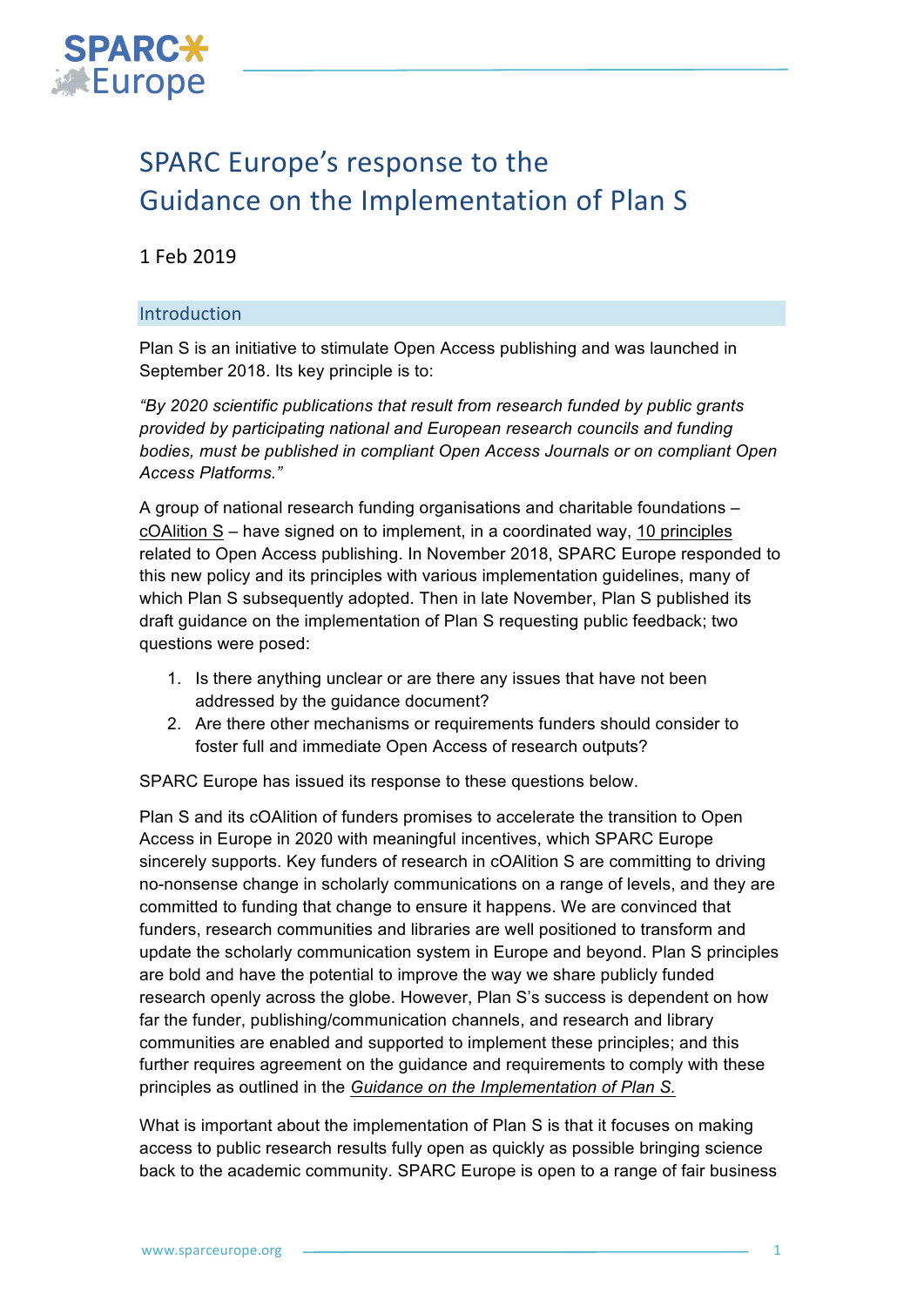

models to transition to OA, including non-APC models, as long as transition means transition and at fair prices. Closing transformative agreements amongst large commercial publishers is key to moving from a pay to read system to a pay to publish system. Providing authors with a realistic and appropriate direction on licensing content for re-use is also essential to enable the maximum use of publicly funded research.

cOAlition S's commitment to support and fund various forms of Open Access scholarship is fundamental to Plan S's success. Plan S can also affect significant change to the current practices of large commercial publishers around OA scholarly communication. Limiting the costs of OA traditional journal publishing is key here. Funders can help manage this most effectively by collectively establishing — and monitoring — restrictions, and by, above all, funding open access to research outputs to make them rapidly available and re-useable.

We believe that Plan S has great potential to increase the impact of research across the research life-cycle stimulating Open Access to a range of scholarly and scientific outputs and channels for the broadest range of disciplines. Similarly, repositories, publishing platforms and certain other scholarly communication venues need to be treated on an equal footing to journals as viable locations to disseminate that content, granted quality standards remain high. Ambitious yet realistic quality standards are necessary for compliance to work.

Lastly, time is of the essence as we, like cOAlition S, are committed to accelerating the move to Open Access. However, it is vital that appropriate time be allowed for the broad adoption and implementation of these 10 principles to take place and for sound sustainable solutions to be found. For example, until we change the way that research is evaluated, which is currently largely dependent on article output, the success of Plan S will have serious limitations.

SPARC Europe and its Board addresses the two questions posed to the community on the **Guidance on the Implementation of Plan S** below.

- 1. Is there anything unclear or are there any issues that have not been addressed by the guidance document
- 1.1 The following needs more clarification

#### **1.1.1 On publication costs and ensuring financial support for OA publishing**

We welcome it that "cOAlition S will commission an independent study on Open Access publication costs and fees (including APCs)" to make informed decisions on funding OA. Plan S needs to understand the costs of OA publishing, be it for APCs, or other business models for OA. This will need to address both large and small publishers since larger publishers have the resources to absorb more risk. It is important for cOAlition S funders to collectively bear the financial risk of implementing the system, otherwise small publishers and innovative alternative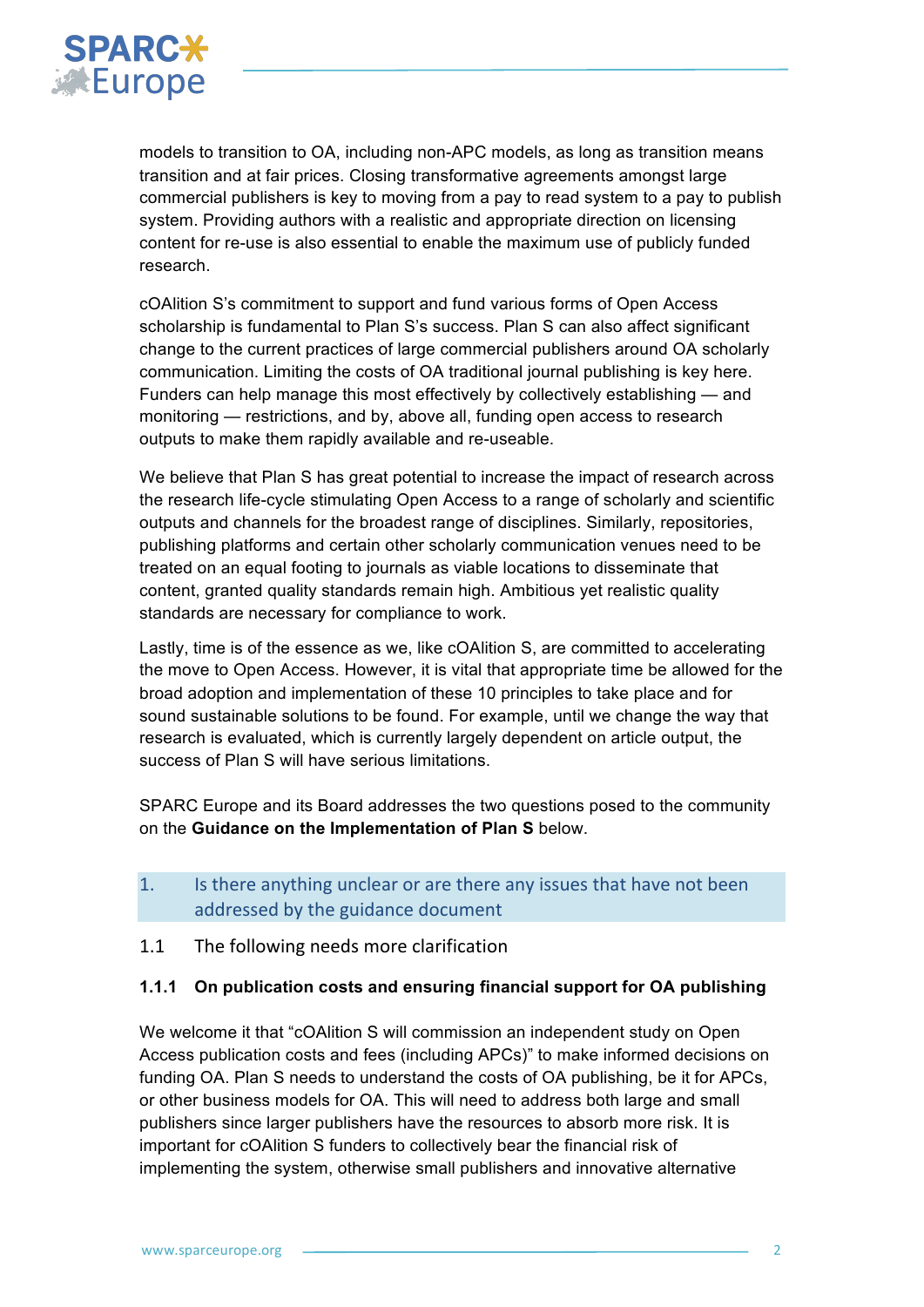

platforms will not be able to compete. Differences between countries should also be considered. Such considerations are necessary if we are to find a balanced and fair means to fund OA. An essential outcome of this study is that it inform funders on what is, in fact, a fair level of funding for them to commit to support Plan S. "cOAlition S members will ensure financial support for OA publishing via the prescribed routes to compliance".

When it comes to funding OA, in order to fully understand the financial impact of OA on authors and their institutions, we request that Plan S clearly specifies responsibilities in terms of funding. Will cOAlition S members fully support or partially support OA publishing / scholarly communication? And if partially, in which cases or circumstances? Clarity on who will manage these funds, and how, is also essential. I.e. will funders centralise the payment of APCs as in the Gates Foundation's CHRONOS service or in the European Commission's FP7 Post Grant Open Access Pilot. We ask for payments outside of subscriptions to be centralized on a funder level, which results in fewer OA monitoring and administrative responsibilities for research institutions and their libraries.

As regards the transparency of costs for APCs, we fully support the transparency of costs and fees to those institutions that pay APCs and suggest that the following addition be made: "cOAlition S calls for full transparency and monitoring of Open Access publication costs and fees." We would like to emphasise that for COAlition S to make informed decisions on funding OA, acquiring systematic Open Access APC pricing data is critical – including information on waivers and discounts. We ask for this data to be consistently provided by publishers, and then analysed and communicated; this will also serve to feed transformative agreements. We do not believe it viable or helpful to acquire data on all publishing costs from all publishers since larger publishers will have mechanisms to undermine smaller ones where one cannot compare like with like. Achieving true transparency on all publications' costs from large commercial publishers is desirable but unlikely. However, as an absolute minimum, we ask Plan S to require that the building blocks that OA publishers use to calculate OA costs for their publications be provided, with real figures, where feasible, together with information on market influences.

## **1.1.2 On transformative agreements**

"cOAlition S emphasises that the individual cOAlition S members are not obliged to enter into transformative agreements nor to fund APCs that are covered by such agreements."

We suggest that cOAlition S members be "encouraged to enter into transformative agreements" rather than "not obliged to enter into transformative agreements" to more rapidly change the current way that science and society pays for reading and publishing articles. This would also be aligned with point 11 which states that Transformative agreements: "from 2020 onward, new (transformative) agreements need to fulfil the following conditions to achieve compliance with Plan S."

Furthermore, we request that Plan S places more pressure on publishers by providing guidance on how transformative agreements should be made, as well as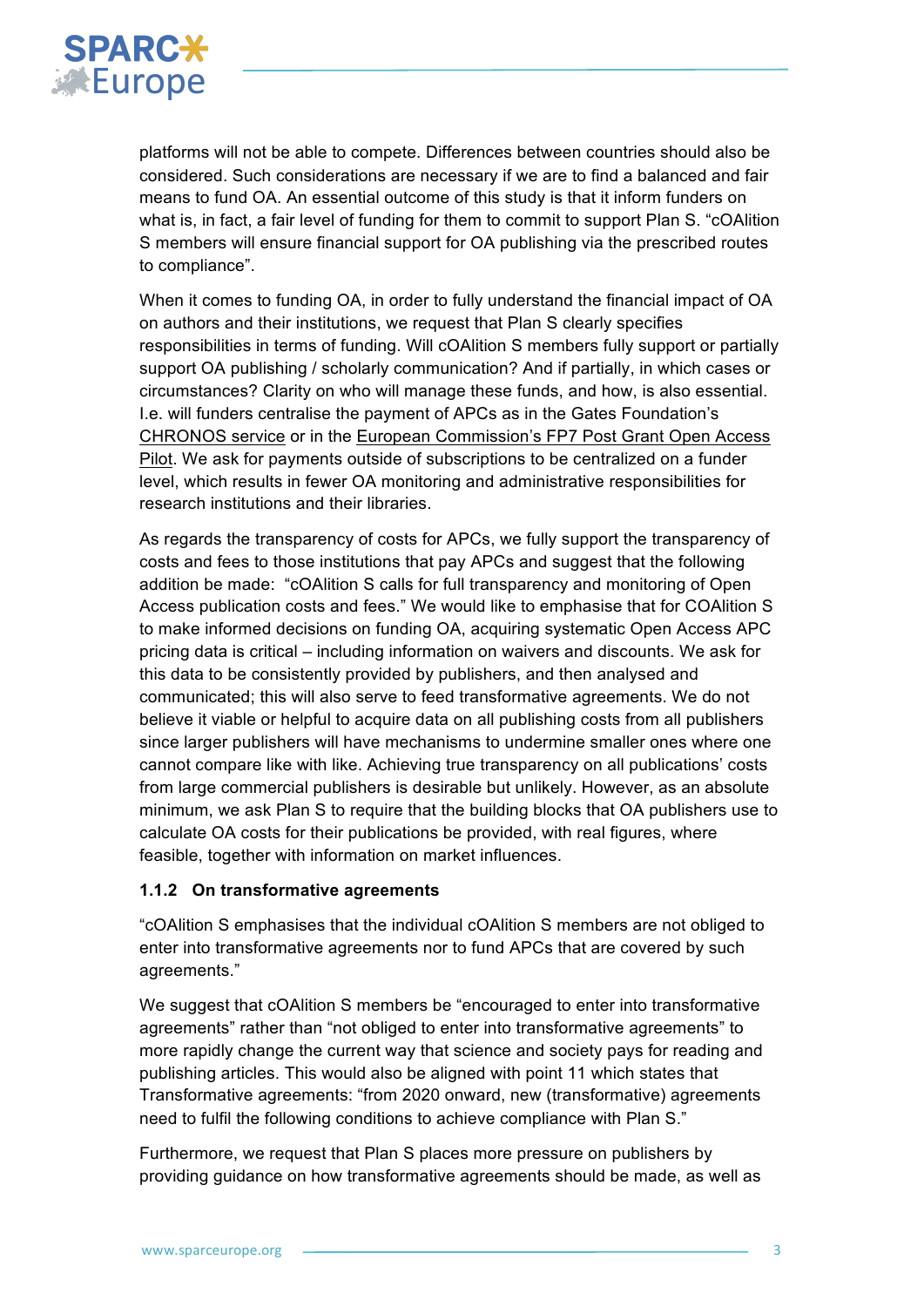

how prices should *not* be set and on what basis. We request aligning this with approaches being taken by OA2020 and by referring to the LIBER 5 principles for negotiations with publishers as a minimum starting point.

# **1.1.3 Repositories need to be put more on a par with Open Access journals or compliant Open Access platforms**

"Scholarly articles are compliant with Plan S if they are published in compliant Open Access journals or on compliant Open Access platforms. In addition, cOAlition S will, under specified conditions, accept deposit of scholarly articles in Open Access repositories ..."

We suggest that repositories be listed on a par with Open Access journals and compliant Open Access platforms. Universities and other research performing organisations have made significant investments in OA repository services and infrastructure over the past decade. The result: today, these organisations host and manage more than 2000 repositories in Europe. We also suggest that the words "under specified conditions" in the above quote be removed to avoid confusion, since conditions are outlined for all types of publishing platforms under "Technical Guidance and Requirements".

"Deposit of research outputs in open repositories is recommended to ensure longterm archiving, research management, and to support maximum re-use."

We also ask that Plan S be amended to explicitly refer to repositories as core places for making material open access. In practise, repositories are a feasible and inexpensive means of making material open access to a global audience. We also request that "immediate deposit" is added to this sentence. Repositories are not only venues for storing journal articles in the form of a (Version of Record (VoR)) or an Author's Accepted Manuscript (AAM), but they are also places to share pre-prints, conference papers, posters, book chapters, white papers, video recordings, and a range of other academic output. They need to be considered on a par with other platforms or publishing venues, like journals – viable, practical and worthwhile places to share research results.

Extensive recommendations and requirements for repositories also seem unnecessary and could function to impede their being employed as viable alternatives to journal publishing. We are concerned that only very large or commercial repositories could comply with current requirements. As it is important to support a distributed and balanced system of scholarly communications, we request that several requirements become recommendations. For more on this see, below.

## **1.1.4 On funding Open Science infrastructure**

"cOAlition S intends to jointly support mechanisms for establishing Open Access journals, platforms, and infrastructures where necessary in order to provide routes to open access publication in all disciplines."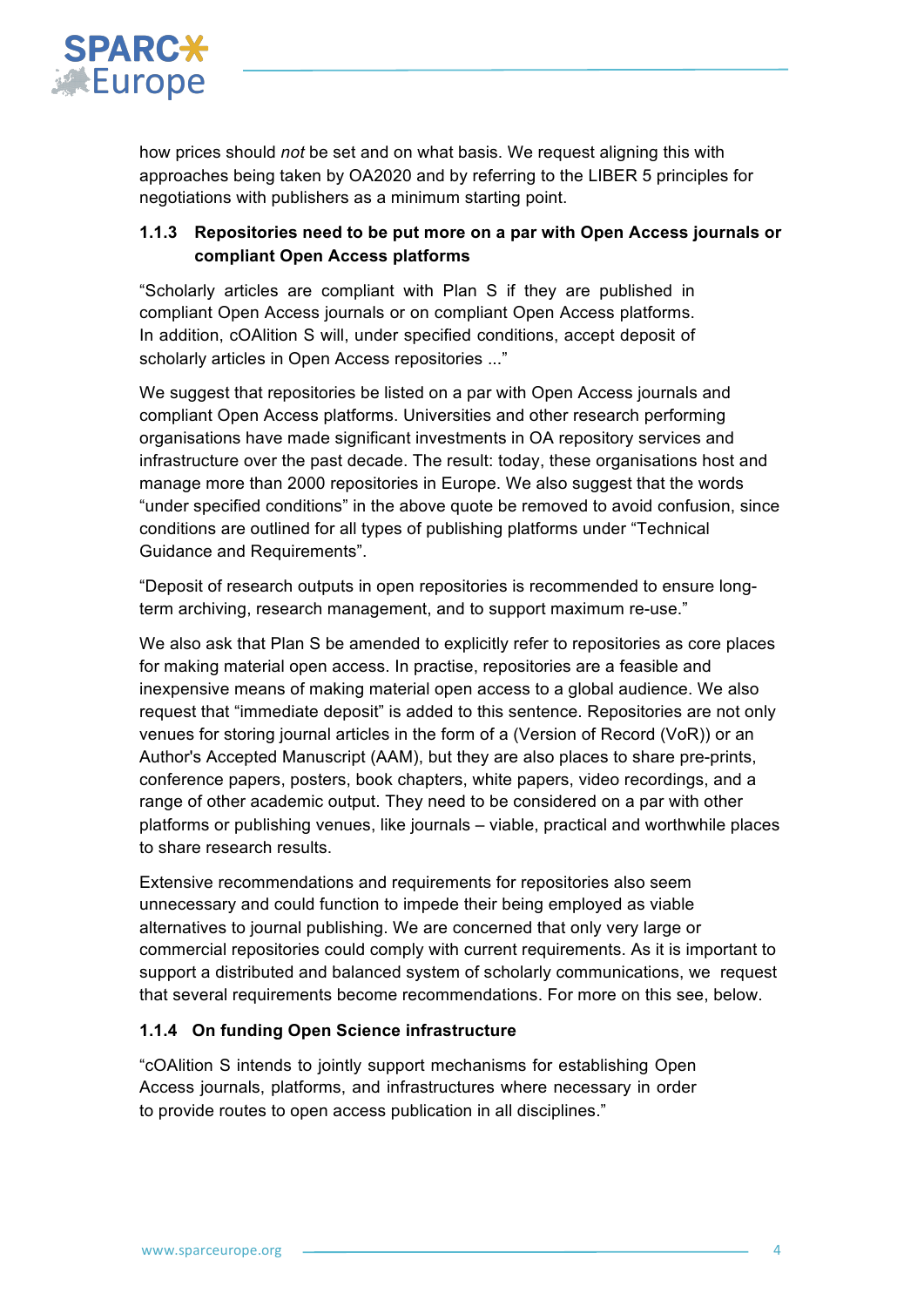

Referring to the words "where necessary", how will cOAlition S determine when to fund what, and when not? Greater specificity is needed to assess the intended support and viability in delivering Plan S.

We request that Plan S jointly supports not-for-profit OA journals, platforms and open infrastructures.

Furthermore, we welcome the fact that specific tools, such as DOAJ, Open DOAR, Sherpa/RoMEO and ESAC, have been mentioned as valuable in helping Plan S monitor for compliance. These and other new services will be essential in this endeavour. Since Plan S mandates compliance, it needs to fund these afore-mentioned or other mechanisms at a level adequate to provide the required service to guarantee the infrastructure's accuracy, up-to-dateness, reliability and sustainability in the future. Service level agreements will be important.

We also suggest that Plan S consults with international Open Science infrastructure frameworks, communities or initiatives such as SCOSS when enquiring about where funds are needed to fund Open Access / Open Science infrastructure.

## 1.2 What needs to be further addressed

#### **1.2.1 Scholarly communication rather than scholarly publishing**

Plan S will help to reform the current journal publishing system and its business models, calling on publishers to be accountable for making journal articles immediately available Open Access. It is essential that Plan S policy bases its decisions for change on the practices of a range of disciplines: from life sciences, where a limited number of commercial publishers currently dominate, to the humanities or social sciences,which support scholarly communications cultures where far more publishers thrive. Due diligence must therefore be given to ensure that all communities benefit from the reform of the scholarly communications process – that one discipline does not benefit at the expense of others.

Furthermore, it is vital that a reinvisioned publishing system not be built entirely around the printed word. Plan S can help reinvent scholarly publishing. We strongly encourage Plan S to place a greater emphasis on and promote new forms of publishing, including new formats and applications, to reflect a range of scholarly communication processes in diverse research communities. Plan S has the capacity to endorse and support a vibrant scholarly communication ecosystem, i.e. stimulating its design, encouraging competition and by funding it, ensuring that it may thrive. Although the implementation plan states that "Plan S applies to all scholarly output that is reviewed according to accepted standards within relevant disciplines", we encourage Plan S to use the term "scholarly communication" rather than "scholarly publications or publishing" to formally embrace a larger scope of outputs in various forms.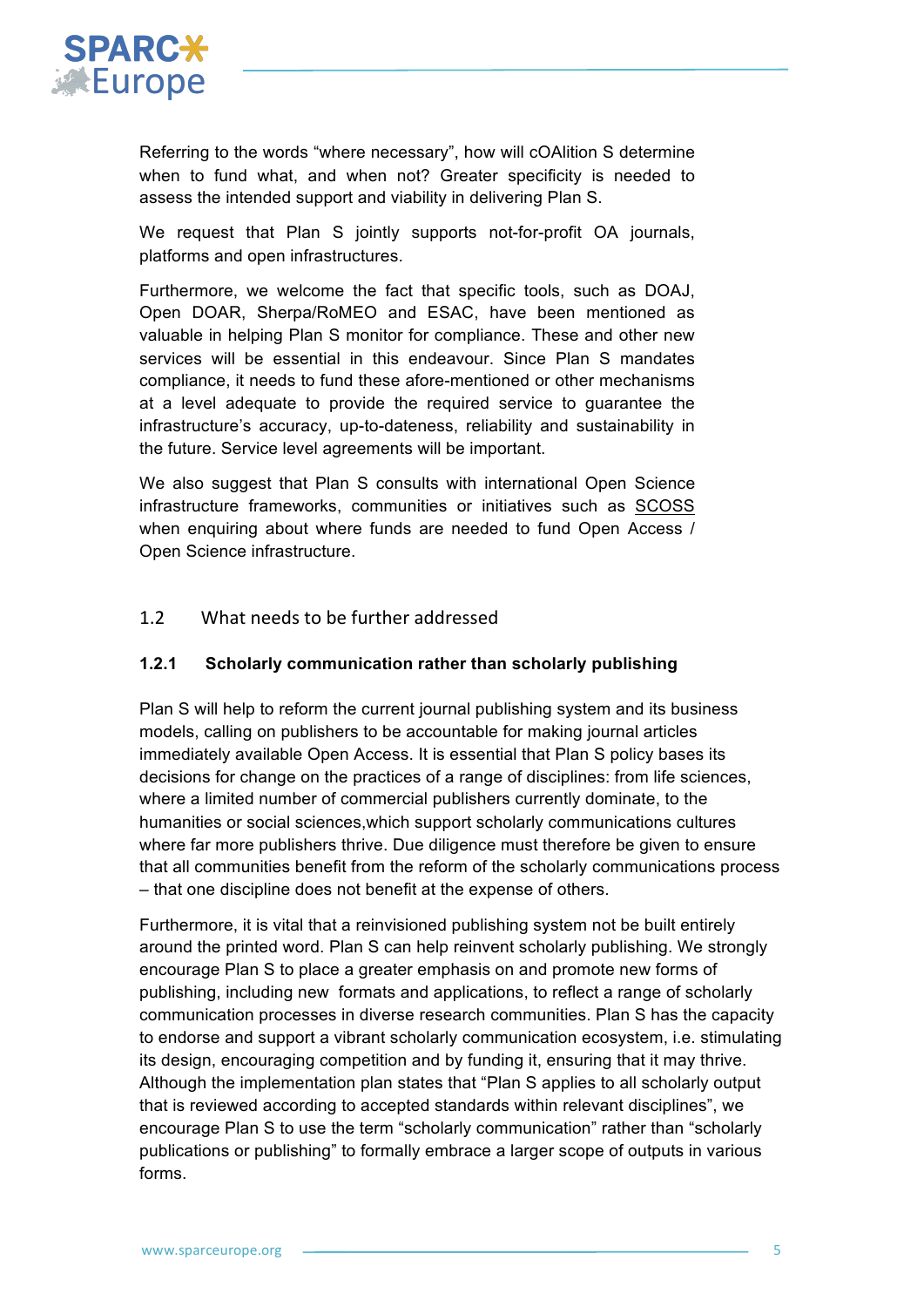

We welcome the fact that

"cOAlition S does not favour any specific business model for Open Access publishing or advocate any particular route to Open Access given that there should be room for new innovative publishing models" and that

"cOAlition S explicitly acknowledges the importance of a diversity of models and non-APC based outlets"

As part of this implementation plan and putting policy into action, we appeal to you to require cOAlition members to fund and incentivise authors to publish in alternative venues as well as traditional ones, e.g. in no-fee Open Access journals, overlay journals, university presses. Funding such venues will encourage competition and will contribute to their sustainability.

## **1.2.2 On licensing and rights**

"cOAlition S recommends using Creative Commons licenses  $(CC)^2$  for all scholarly publications and will by default require the CC BY Attribution 4.0 license for scholarly articles."

This sentence uses both the words "recommends" and "require". We suggest using the word "require" throughout and ask for the addition of the following "...allowing for exceptions in certain disciplines when using significant third party content and then clearly justifying why the CC BY license may not be used". This is to protect authors from certain disciplines that, for instance, have viable concerns about other works being derived from their work.

We support it that CC BY, CC BY-SA and CC0 licenses are required to allow for the broad re-use of research, and ask to add that "**CC BY-ND may be used in certain justified circumstances"** by disciplines that are dependent on significant third party content, for example.

We also endorse it that none of the CC BY-NC licenses may be used, including CC BY-NC, CC BY-NC-SA and CC BY-NC-ND.

Furthermore, under the section *Basic mandatory criteria for Plan S compliant Open Access journals and platforms* it reads:

"The journal/platform must offer authors/institutions the option of full copyright retention without any restrictions, i.e. no copyright transfer or license to publish that strips the author of essential rights."

We request that this be adjusted to read: "The journal/platform may only grant a non-exclusive license for the submitted publication." to better ensure easy implementation.

## **1.2.3 On repository deposit**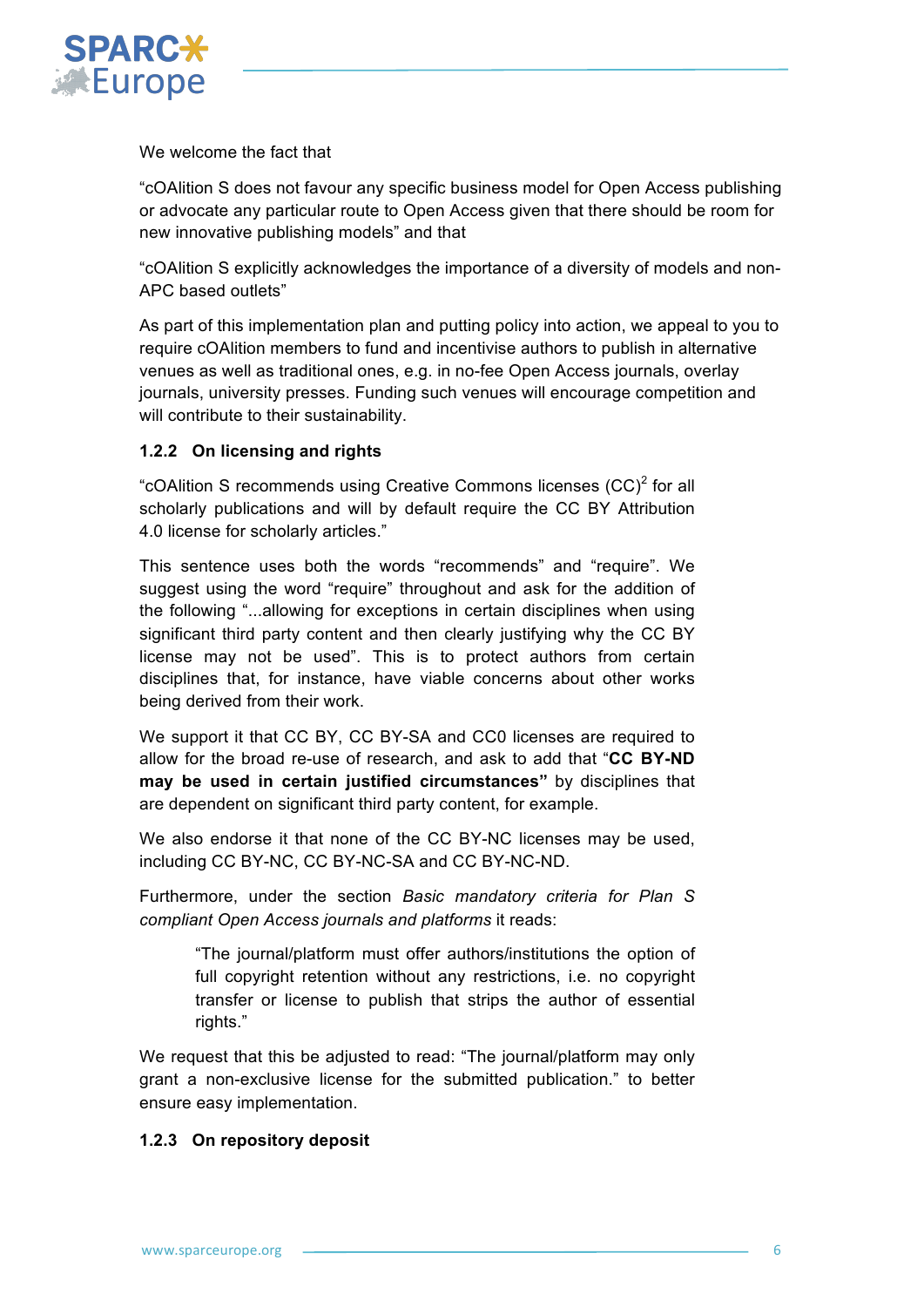

"cOAlition S recommends that all publications and also other research outputs are deposited in open repositories and request that publishers facilitate deposit."

We suggest changing the wording "request that publishers facilitate deposit" to "require publishers to change their OA repository policies to facilitate deposit" to enable immediate deposit under no embargo. This will significantly contribute to making more of a complete corpus of an institution's research output open access.

## **1.2.4 Viable solutions in repositories**

Plan S could do far more to limit the requirements on repositories, effectively sending a message that they are a viable and inexpensive solution to Open Access rather than a burdensome and complex option. We consider certain requirements unnecessary to support the goals of Plan S, imposing costly and onerous requirements on institutions. We therefore ask that the following requirements be made recommendations instead. For more information on this, see sections 2.3 and  $24.1$ 

- Automated manuscript ingest facility
- Full text stored in XML in JATS standard (or equivalent)
- QA process to integrate full text with core abstract and indexing services (for example PubMed)

## **1.2.5 Book chapters and monographs need to be immediately addressed**

We ask that book chapters and monographs be addressed by Plan S now rather than at a later date and treated with equal importance to other forms of publishing so as not to delay reform in scholarly communications in the Humanities and Social Sciences, for example.

# **1.2.6 Evaluating Plan S**

We suggest that by the time Plan S is implemented in 2020 that cOAlition S identifies and describes the Plan's intended impacts and consequences. This would provide a framework of expected outcomes for the 2023 review.

# 2. Are there other mechanisms or requirements funders should consider to foster full and immediate Open Access of research outputs

# **2.1 Reforming the way that research is evaluated goes hand in hand with Plan S**

A critical success factor for the implementation of Plan S is that it be accompanied by a critical review of the way that institutions, research and researchers are assessed based on where and how often they communicate their research. Institutional rankings, research evaluation and career progression have become largely dependent on large commercial publishers where profit often is the first priority.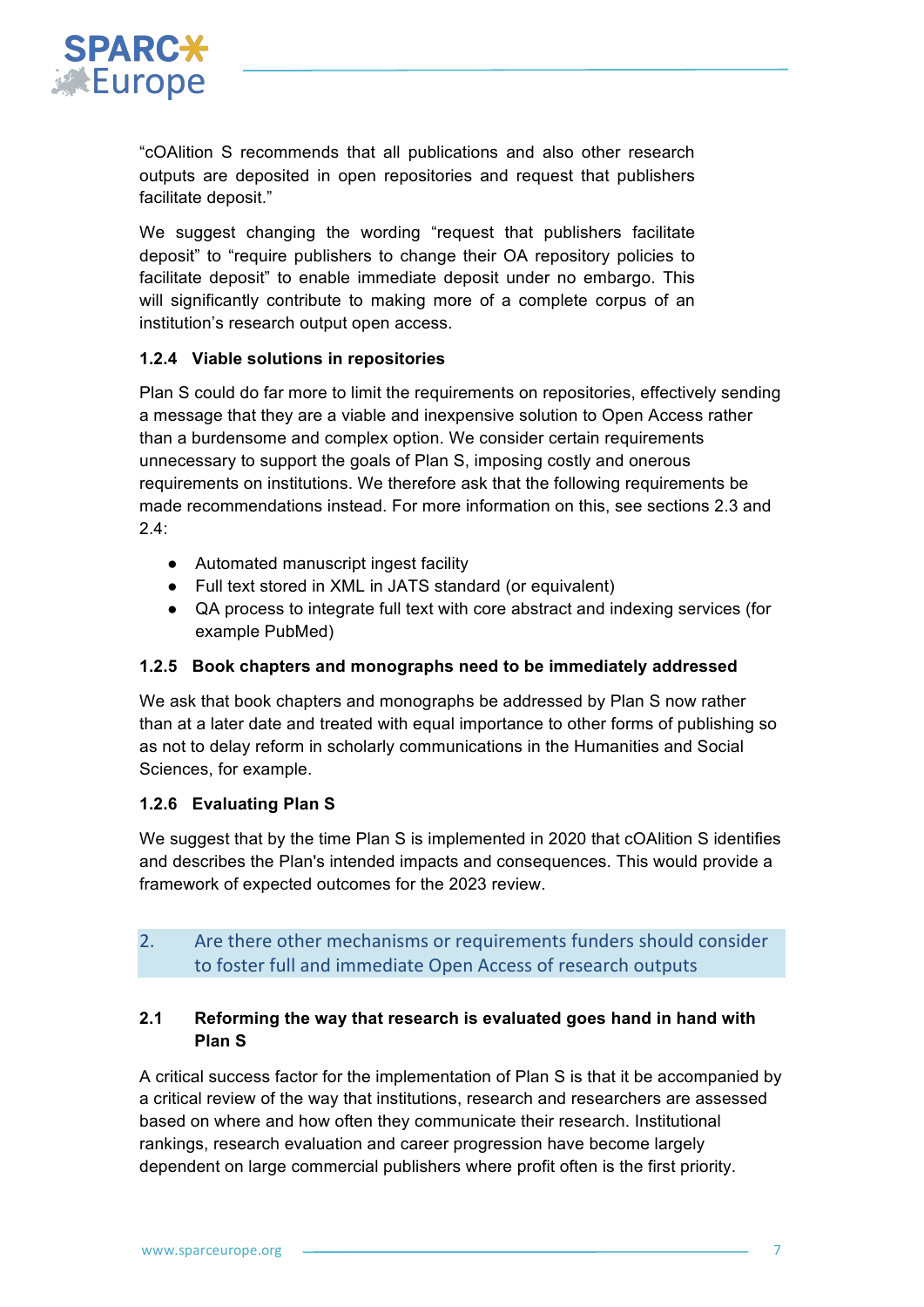

Some of Plan S's specifications for change in the current scholarly communications system do not yet quite mesh with current publishing practises and dependencies; it certainly challenges some. It is young researchers who are likely to suffer most immediately where a track record of esteemed publications is deemed essential in selected journals that may now not comply with Plan S requirements.

Unless we have positive incentives to help change the way that research is evaluated, we are concerned that Open Access to research will remain too piecemeal as has been the case for many years; it will be difficult for Plan S to realise its ambitions. It is therefore important for funders and institutions to review how they use the reputation of a journal or publisher as a proxy for quality and move towards a broader range of qualitative and quantitative metrics when evaluating research.

While new systems are being devised, it is uncertain whether or not these will be agreed upon and accepted by key academic stakeholders in time to deliver Plan S in 2020. It is therefore vital for cOAlition S partners to actively engage in this issue. We acknowledge that Plan S is taking steps to change this process where **"**cOAlition S members intend to sign DORA and implement those requirements in their policies." However, the ways in which authors and their institutions implement this concretely will be critical to the success of the implementation of Plan S. More guidance on what this means in practise should be provided by Plan S in this implementation phase. We therefore ask Plan S to require cOAlition members to actively advocate for developing, implementing and using new research indicators that employ a range of quantitative and qualitative measures, including Open Access and Open Science ones.

## **2.2 On mandatory quality criteria for Plan S compliant journals, platforms, and other venues**

Although we welcome certain specified requirements, some are likely to break the backs of smaller, independent OA journals that make up the majority of OA publishers in HSS, for example. Many publishers do not have the financial means to purchase these services or to generate XML to make full text available in machinereadable format. Though important, we believe that it cannot be required, unless cOAlition S is willing to fund this as part of publishing costs to optimise access to its research. If made a requirement, this could be seen as a gift to the large commercial journal publishers since this is likely to force smaller journals out of the market.

On archiving and preservation, since long-term preservation or archiving infrastructure may not be available to all Member States, we strongly encourage Plan S to make "Deposition of content with a long-term digital preservation or archiving programme (such as CLOCKSS)" a recommendation unless it is ready to financially support those without this infrastructure.

In summary, the following specifications can be recommended but should not be required unless additional funding is provided: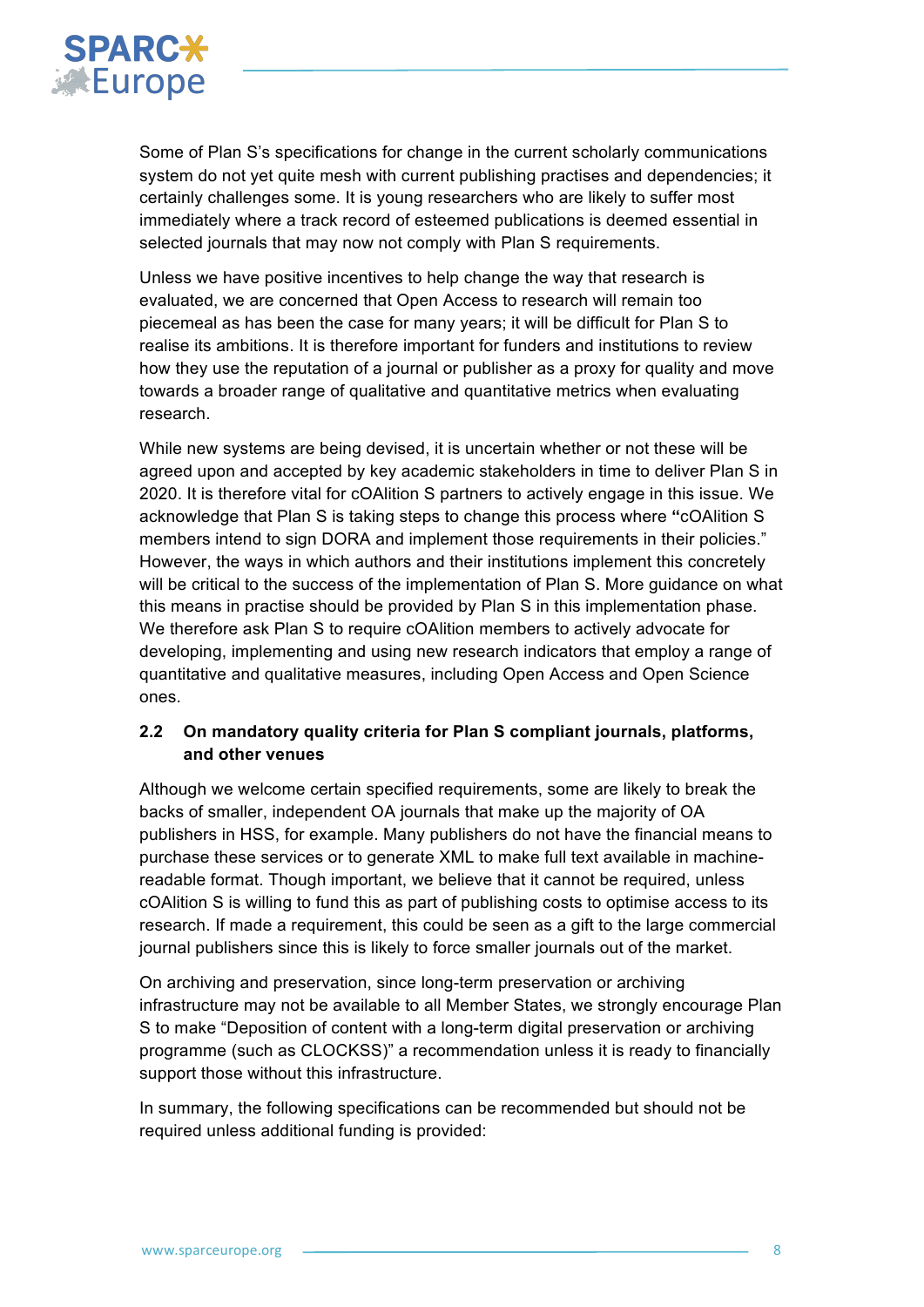

- "Use of DOIs as permanent identifiers (PIDs with versioning, for example in case of revisions).
- Deposition of content with a long-term digital preservation or archiving programme (such as CLOCKSS).
- Availability of the full text (including supplementary text and data when applicable and feasible) in machine readable format (for example XML), allowing for seamless Text and Data Mining (TDM)."

## **2.3 On the deposition of Scholarly Content in Open Access Repositories: Requirements for Plan S compliant Open Access repositories**

As to the requirement "to store full text in XML in JATS standard (or equivalent)", it is clearly of merit to enable machine-readable access to research results; thus we consider this a worthwhile recommendation. However, we do not support it being a requirement. We strongly believe that making this a requirement will indirectly sideline the majority of repositories since they are unable to comply, thereby indirectly favouring traditional journal publishing; and this is clearly not the intention of Plan S. An unintentional consequence of such a requirement could potentially hinder repositories by preventing their growth, use and participation. COAR, which represents a global network of repositories, confirms that it is currently highly exceptional for repositories to provide the storing of full text in these formats as a service; reason being, it requires extensive resources which most do not have. In summary, unless cOAlition S is willing to fund this as part of publishing costs to optimise access to research, we believe it cannot be made a requirement.

In fact, we suggest that the requirement be made for publishers to provide this content to repositories since they are often much better positioned to provide it.

# **2.4 On the deposition of Scholarly Content in Open Access Repositories: Requirements for authors and publishers**

In the case that publishers do not allow immediate access to the final published version of the publication (Version of Record), we ask that Plan S makes it a requirement to publishers to provide institutions with the Author's Accepted Manuscript (AAM) for deposit in their repositories to enable open access to either one efficiently.

# **2.5 On Open Access Journals and platforms**

We strongly recommend that Plan S specifically advocates for open peer review in its recommendations since open peer review helps increase quality reviews and encourages ethical practices such as completing reviews within a reasonable timeframe.